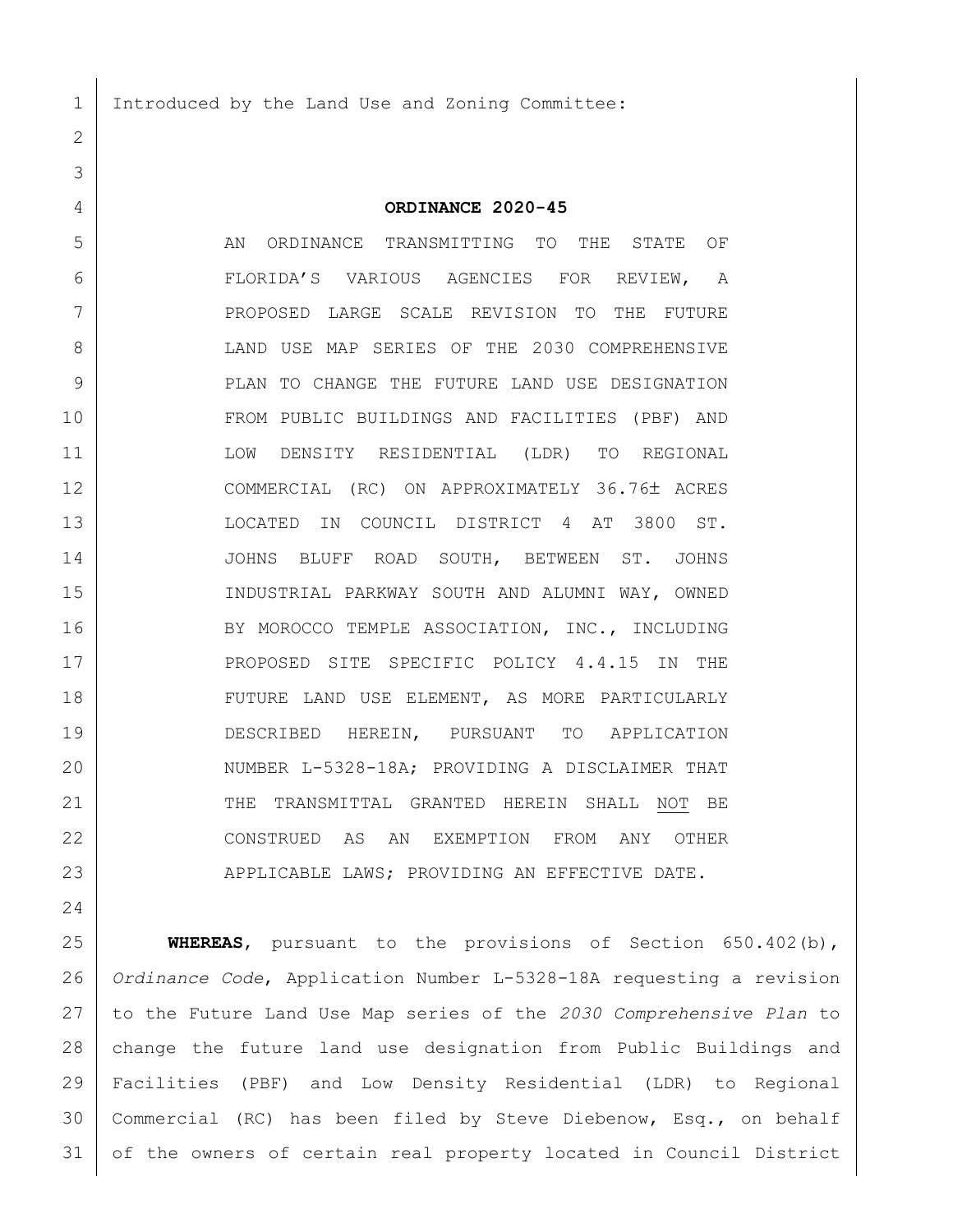$1 \mid 4$ , as more particularly described in Section 2; and

 **WHEREAS**, the Planning and Development Department reviewed the 3 proposed revision and application, held a public information workshop on this proposed amendment to the *2030 Comprehensive Plan*, with due public notice having been provided, and having reviewed and considered all comments received during the public workshop, has prepared a written report and rendered an advisory recommendation to the Council with respect to this proposed 9 amendment; and

10 **WHEREAS**, the Planning Commission, acting as the Local Planning 11 | Agency (LPA), held a public hearing on this proposed amendment, 12 with due public notice having been provided, reviewed and 13 considered all comments received during the public hearing and made 14 its recommendation to the City Council; and

15 **WHEREAS**, the Land Use and Zoning (LUZ) Committee held a public 16 | hearing on this proposed amendment pursuant to Chapter 650, Part 4, 17 *Ordinance Code,* and having considered all written and oral comments 18 | received during the public hearing, has made its recommendation to 19 the Council; and

 **WHEREAS**, the City Council held a public hearing on this proposed amendment with public notice having been provided, pursuant to Section 163.3184(3), *Florida Statutes*, and Chapter 650, Part 4, *Ordinance Code*, and having considered all written and oral 24 | comments received during the public hearing, the recommendations of 25 the Planning and Development Department, the LPA, and the LUZ Committee, desires to transmit this proposed amendment through the 27 State's Expedited State Review Process for amendment review to the Florida Department of Economic Opportunity, as the State Land Planning Agency, the Northeast Florida Regional Council, the Florida Department of Transportation, the St. Johns River Water Management District, the Florida Department of Environmental

 $- 2 -$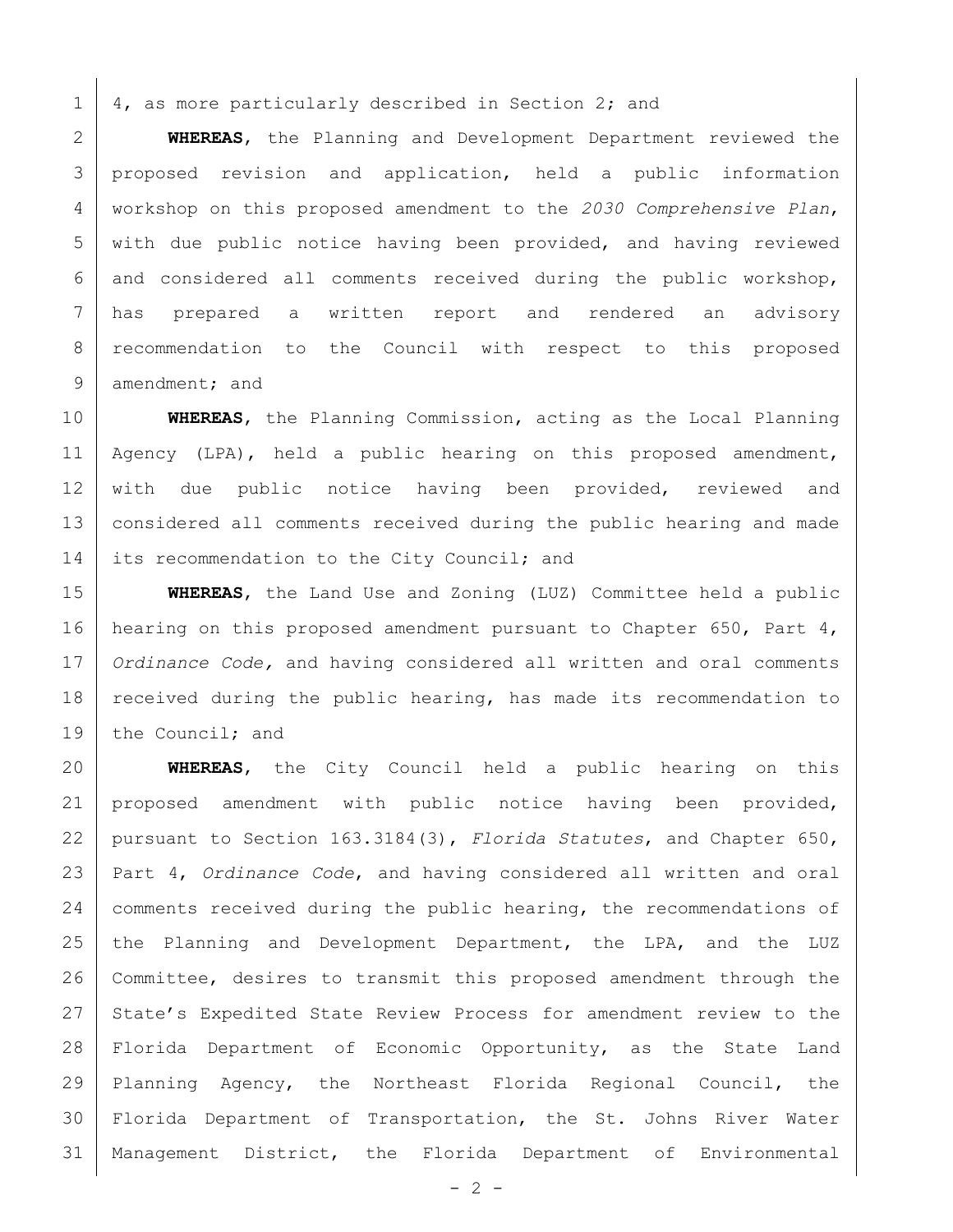1 | Protection, the Florida Fish and Wildlife Conservation Commission, 2 | the Department of State's Bureau of Historic Preservation, the Florida Department of Education, and the Department of Agriculture 4 and Consumer Services; now, therefore

**BE IT ORDAINED** by the Council of the City of Jacksonville:

 **Section 1. Purpose and Intent.** The Council hereby approves for transmittal to the various State agencies for review a proposed large scale revision to the Future Land Use Map series of the *2030 Comprehensive Plan* by changing the future land use designation from Public Buildings and Facilities (PBF) and Low Density Residential (LDR) to Regional Commercial (RC), pursuant to Application Number L-5328-18A.

 **Section 2. Subject Property Location and Description.** 14 The approximately  $36.76\pm$  acres are located in Council District 4 at 3800 St. Johns Bluff Road South, between St. Johns Industrial Parkway South and Alumni Way, as more particularly described in **Exhibit 1**, dated November 29, 2018, and graphically depicted in **Exhibit 2**, both of which are **attached hereto** and incorporated 19 | herein by this reference (Subject Property).

 **Section 3. Owner and Applicant Description.** The Subject Property is owned by Morocco Temple Association, Inc. The 22 | applicant is Steve Diebenow, Esq., One Independent Drive, Suite 1200, Jacksonville, Florida 32202; (904) 301-1269.

 **Section 4. Site Specific Policy.** Proposed Future Land Use Element (FLUE) Policy 4.4.15 is included in this transmittal to the various State agencies for review, as **attached hereto** in **Exhibit 3**.

 **Section 5. Disclaimer.** The transmittal granted herein shall **not** be construed as an exemption from any other applicable local, state, or federal laws, regulations, requirements, permits or approvals. All other applicable local, state or federal permits

 $- 3 -$